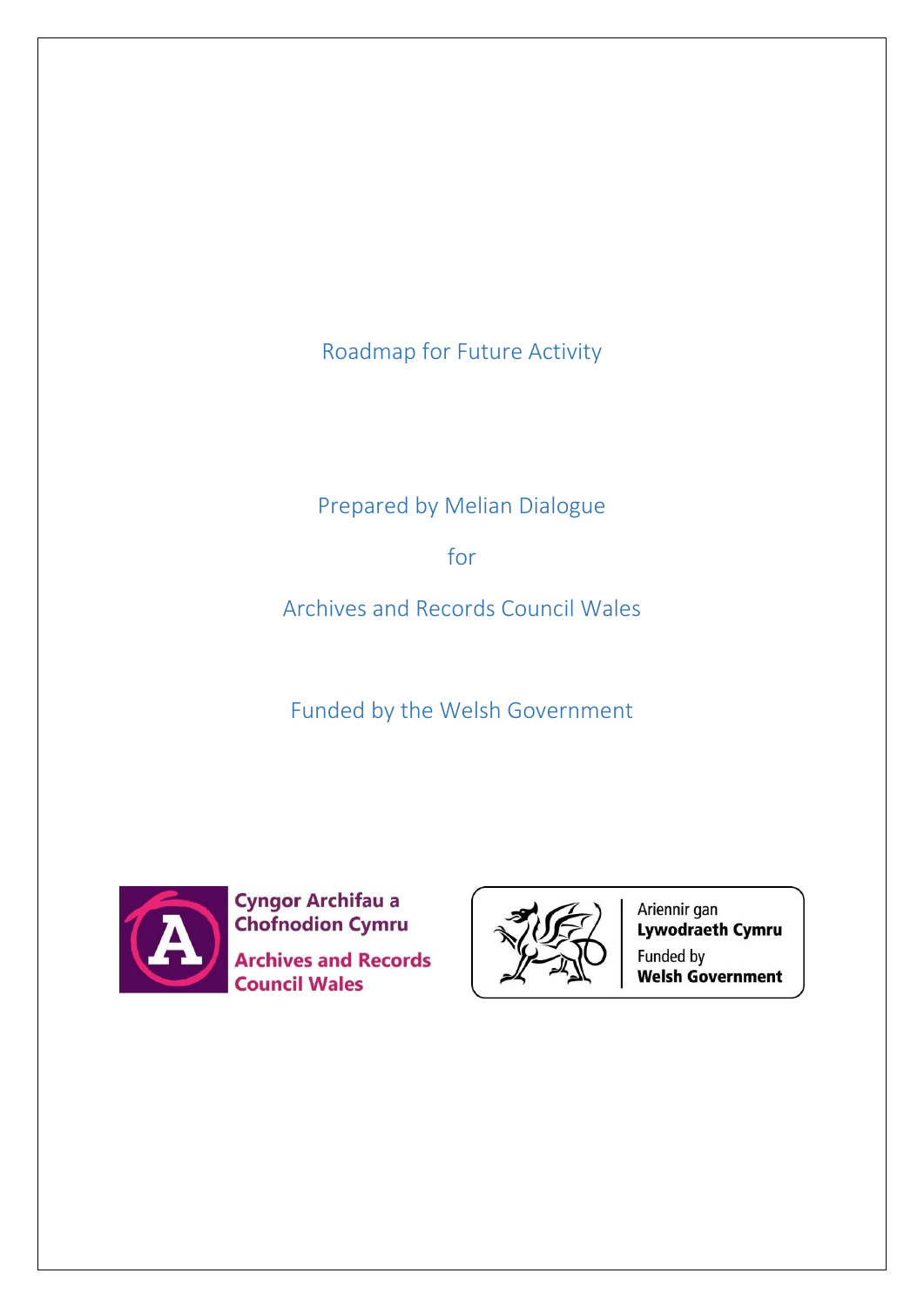# Contents<br>Roadmap for

| 1.1   |       |                                                                                 |  |
|-------|-------|---------------------------------------------------------------------------------|--|
| 1.1.2 |       |                                                                                 |  |
| 1.1.3 |       | Survey on the lived experience of Black, Asian and Minority Ethnic users3       |  |
| 1.2   |       |                                                                                 |  |
| 1.3   |       | A collaborative conference on diversity and inclusion in the cultural sector  3 |  |
| 1.4   |       |                                                                                 |  |
| 1.4.1 |       |                                                                                 |  |
|       | 1.4.2 |                                                                                 |  |
| 1.5   |       |                                                                                 |  |
| 1.6   |       |                                                                                 |  |
| 1.7   |       |                                                                                 |  |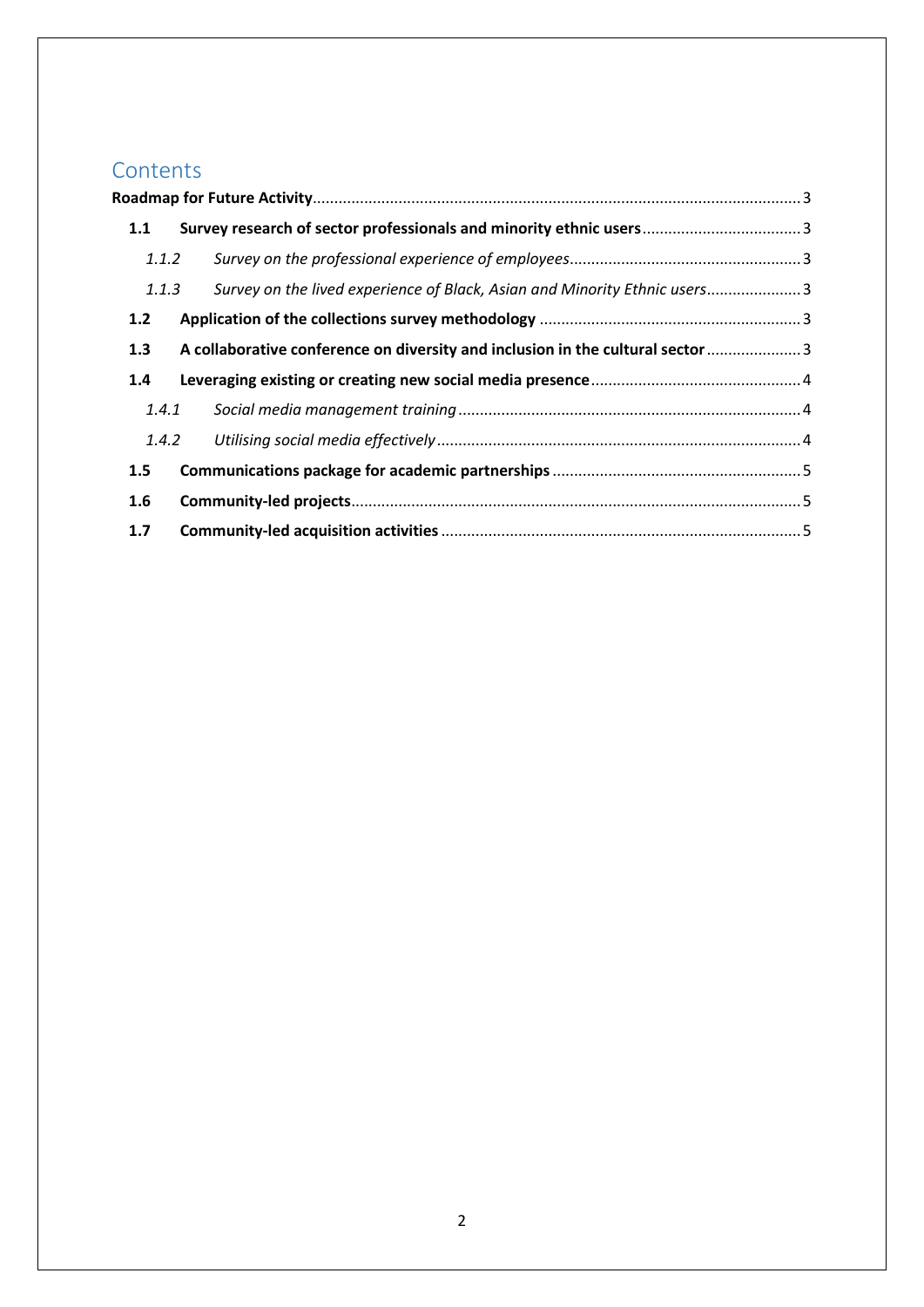#### <span id="page-2-0"></span>Roadmap for Future Activity

## <span id="page-2-1"></span>1.1 Survey research of sector professionals and minority ethnic users

#### <span id="page-2-2"></span>*1.1.2 Survey on the professional experience of employees*

We recommend a sector-wide survey targeting different aspects of ethnic diversity in cultural institutions in Wales, including institutional diversity and diversity in the collections and practices. The survey should ask questions about education and professional life and collection-related issues such as appraisal, description and access/use. The respondents of this survey would be those who work in/with cultural institutions in Wales in various roles and capacities such as administration, collection management, research, operations, consultation, creative practices and volunteering. This survey would explain how employees and volunteers view the ethnic diversity of their institution, its collections and related practices. Leadership needs to emphasise and incentivise participation of all employees in such a survey to achieve a thorough understanding of problems, knowledge gaps and best practices. It will provide insight into the extent to which Black Asian and Minority Ethnic communities are already contributing to the development and dissemination of materials that reveal the lived experience of marginalised communities or are underrepresented in these heritage landscapes. Please see Annexe D. Question Bank in the Survey Methodology for a Cultural Sector Staff Survey recommended questions.

## <span id="page-2-3"></span>*1.1.3 Survey on the lived experience of Black, Asian and Minority Ethnic users*

We also recommend a second survey to be carried out simultaneously, with a respondent sample from Black, Asian and Minority Ethnic audiences of the sector. This questionnaire should aim to understand the dynamics of engagement expectations from access to and accessibility of collections to collection reception and relevance to lived experiences of minority ethnic users. The survey should be distributed through effective and reliable community hubs such as mainstream schools, higher education institutions, cultural schools and cultural centres. The minority ethnic population in Wales comprises a diverse range of lived experiences. The survey needs to differentiate the experiences of various generations, histories and pathways of the minority ethnic users of cultural institutions in Wales. For example, the survey should categorise the different experiences of secondgeneration school children who speak Welsh or English in a bi- or trilingual capacity and immigrants or their elder dependents who may not be fluent in the local languages. Findings from this survey should be published as a report to be used by institutions to understand the opinions and expectations of Black, Asian and Minority Ethnic users regarding their collections.

## <span id="page-2-4"></span>1.2 Application of the collections survey methodology

Institutions of all sizes and structures in the Welsh culture sector can consult the survey methodology included in this pack and build on it to develop and review their practices for surveying collections for material related to Black, Asian and Minority Ethnic people in Wales. The application of the survey methodology can be encouraged through workshops that study and interpret the methodology into actionable plans and initiate institution-based collaboration with collection teams from specific institutions. If the country-wide surveys recommended above are organised, it is advisable to implement the survey methodology to succeed the findings from these surveys so that necessary adjustments can be made to the survey methodology depending on gained insight.

## <span id="page-2-5"></span>1.3 A collaborative conference on diversity and inclusion in the cultural sector

Throughout our research, we have contacted and have received information and insight from various professionals within the industry and have recognised the diversity of challenges, limitations, knowledge and best practice across the sector when it comes to applying anti-discriminatory and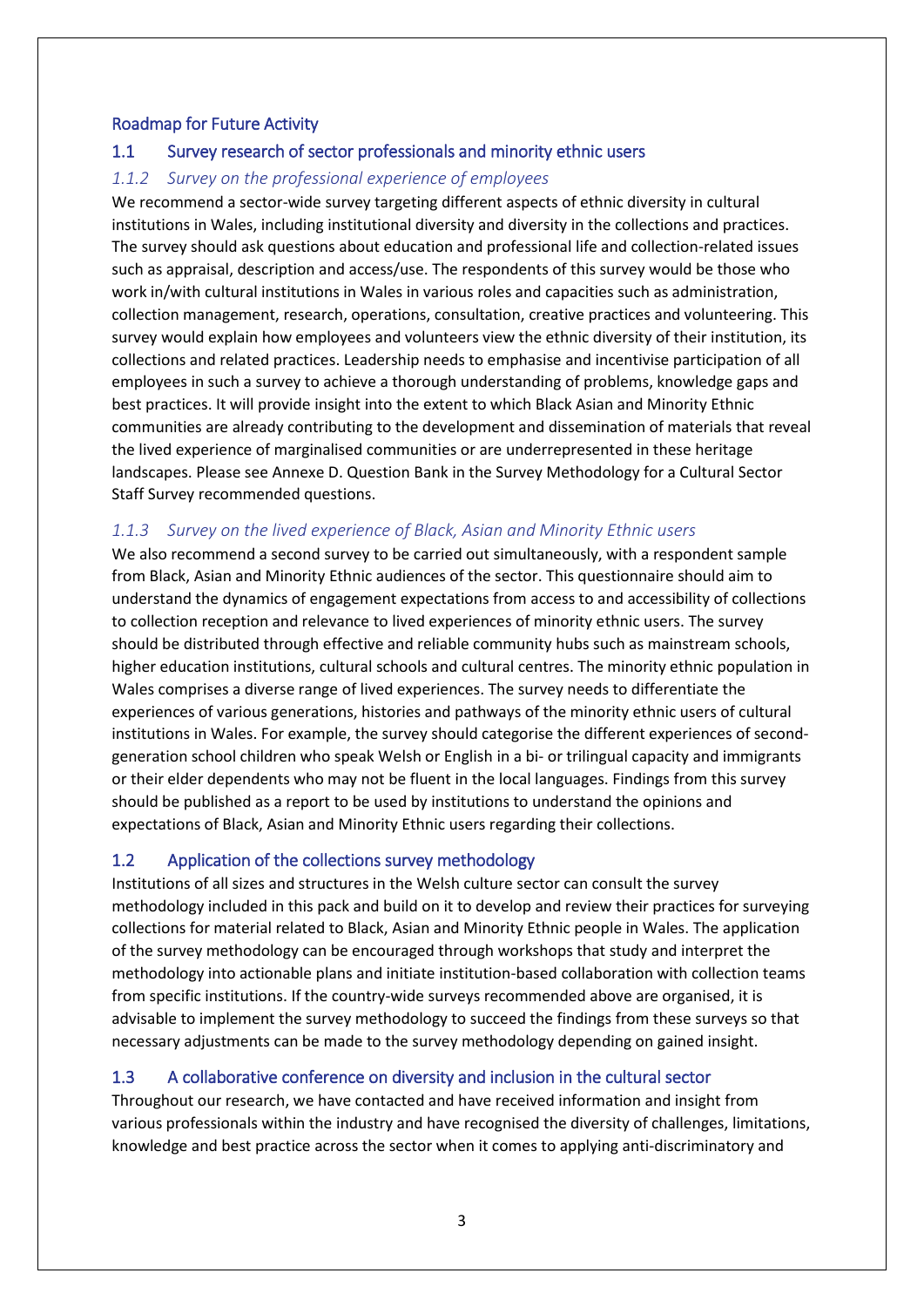inclusive principles in cultural institutions. Therefore, we recommend organising a sector-wide conference for idea exchange between cultural institutions.

This event would include workshops relating to specific areas of concern and learning opportunities highlighted in this document. It would also feature panels to present the findings of the survey of culture sector professionals recommended above. Representatives of the cultural institutions, their users and representatives of Black, Asian and Minority Ethnic communities in Wales would be invited to contribute to the panels with their experiences of these institutions, their perceptions of barriers to accessing or being represented by the collections, thoughts on the current project and recommendations for the future.

The conference could also call for proposals for institution-based or sector-wide projects providing a platform for the swift communication of these ideas and valuable feedback that can enhance or broaden the reach of these projects. We would recommend that planning for the conference take place after the survey studies are completed to ensure that the findings of these surveys could be utilised in the event's planning.

The conference would be followed up by a roundtable with representatives from institutions to discuss findings, a written proceedings publication based on panel papers and a more accessible executive summary of findings to be disseminated to the sector.

## <span id="page-3-0"></span>1.4 Leveraging existing or creating new social media presence

Institutions would benefit significantly from the efficiency and accessibility of social media to maintain a sustainable connection with Black, Asian and Minority Ethnic communities and all communities of interest.

#### <span id="page-3-1"></span>*1.4.1 Social media management training*

Social media management is an integral aspect of public relations. Institutions can utilise contextualised and season-specific content to highlight their collections and provide engagement scenarios that are attractive to Black, Asian and Minority Ethnic people in Wales. Depending on the financial and human resources, institutions can benefit from training in the practical usage of social media to engage audiences if they do not have dedicated roles or teams that manage their social media activity.

## <span id="page-3-2"></span>*1.4.2 Utilising social media effectively*

Today, many cultural institutions benefit from improvisational or documentary-style content that highlights aspects of their institution that may not be apparent on-site or on their websites. Where necessary resources are available, others create highly entertaining content that communicates their collection to today's audiences. For example, the National Archives shares videos on the videosharing platform TikTok about different aspects of life in Britain in various periods that contextualise items in their collection by comparing past and present practices through a short and exciting narrative.

Social media should draw traffic to other online outlets such as homepages and search portals of institutions so that the content on these platforms can reach as many interested users as possible from Wales and around the world. Institutions should also be maintaining consistent conversations online by promoting and signposting each others' content and combining their audiences. Such strategies would increase the reach of their social media presence and would provide more opportunities for engagement from the Black, Asian and Minority Ethnic communities in Wales.